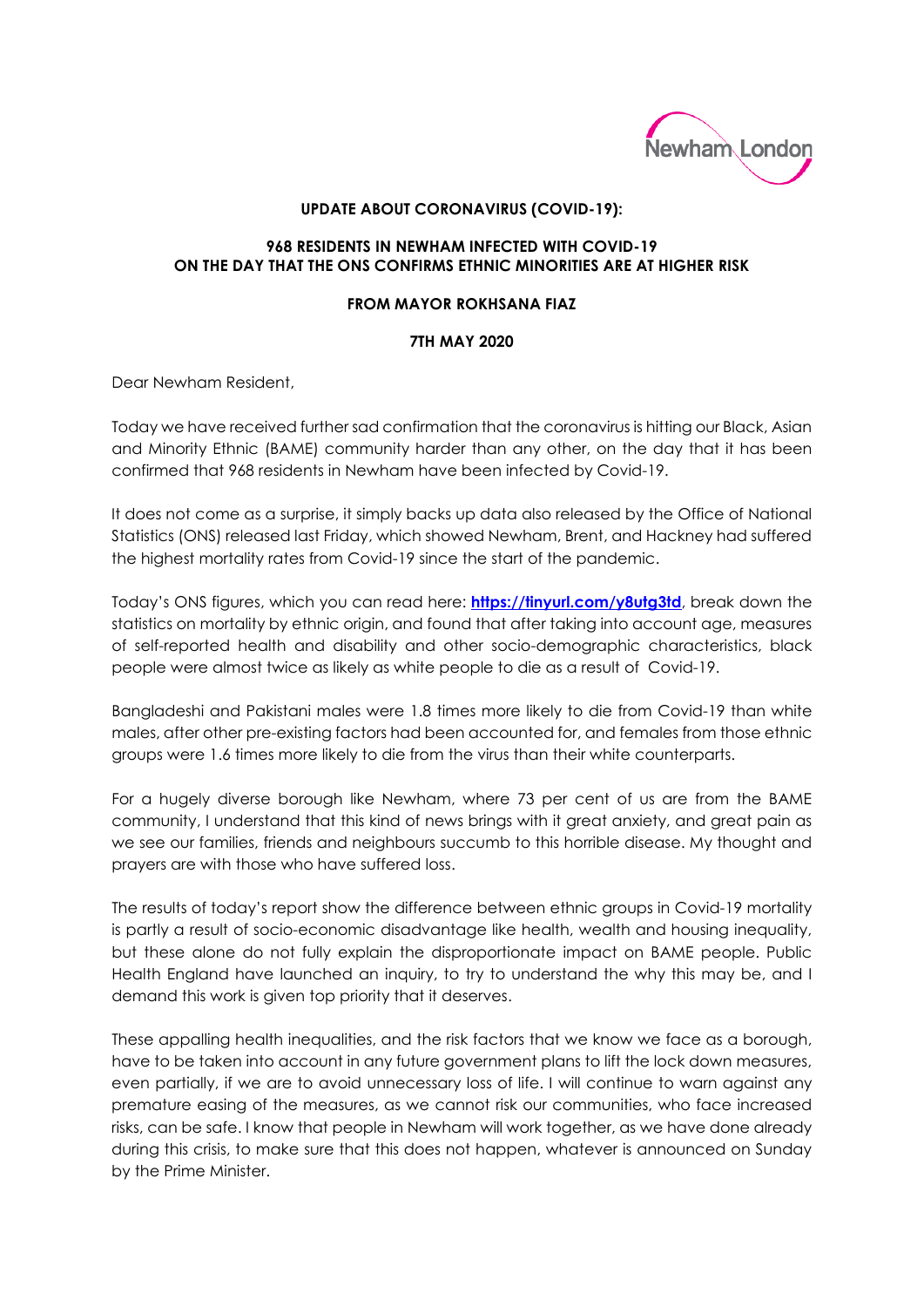So until we hear what the Government plans are, please keep following the rules to stop the spread of the virus in our borough this bank holiday weekend. And as we mark the 75th Anniversary of Victory in Europe tomorrow, do your bit as part of the Newham effort to help stop the spread of the virus and save lives.

In the meantime, what we do know is that our borough and boroughs like us are shouldering a much greater burden than others during this crisis. That's why today I have written to the Prime Minister, Boris Johnson, to demand the Government steps up assistance for the worst affected Local Authorities like Newham.

I told him, he must go; "*Beyond the £3.2 billion financial allocation already provided to local government, I am asking that an additional 'Covid-19 deprivation' premium is provided. This premium will reflect the additional risks that deprivation is having on Covid-19 infection and death rates, as exposed by the ONS analysis. Furthermore substantial upfront needs-based*  funding must be made available, in particular public health funding must be restored to at *least 2015/16 levels. In sum, the resources and costs required to preserve lives in Newham and elsewhere must continue to be the primary imperative."* 

You can read the full letter here: **https://tinyurl.com/yd5kehbg**. Put simply we are suffering the worst effects and deserve the most support as we battle to help our residents recover from this horrendous crisis – and that's why I am calling for a 'Covid-19 deprivation' premium of additional money, that we need to save lives.

From the outset, our approach to the global Covid-19 emergency here in Newham has been to preserve life. You can read a Cabinet report, and all the appendices, setting out what we've done in response to Covid-19 in Newham since the unprecedented public health emergency in the UK begun by going to this link here: **https://tinyurl.com/yc8qzgvh**. The report will be discussed at a Cabinet meeting next Wednesday, which will be broadcast via Facebook Live.

Significantly, this council was aware from the very beginning that we have a very large group of vulnerable residents who without our support would be left isolated, hungry and facing difficulty in accessing vital medicines and pharmacy products. That is why, in record time, we created the #HelpNewham hubs.

Starting from scratch six weeks ago, the council used its own data to identify those who would be most in peril and need as a result of lock down, including shielded older people, vulnerable families and youngsters, and people with disability.

There are eight hubs spaced across the borough to provide a range of support, from food parcels, to telephone befriending, special family boxes for those struggling with small children, to pharmacy deliveries.

The council has redeployed some of its own staff, and brought together an army of local volunteers to make the hubs work in a way that has become the envy of other local authorities.

The achievements are truly overwhelming:

• The hubs are now delivering over 5,000 parcels across Newham every week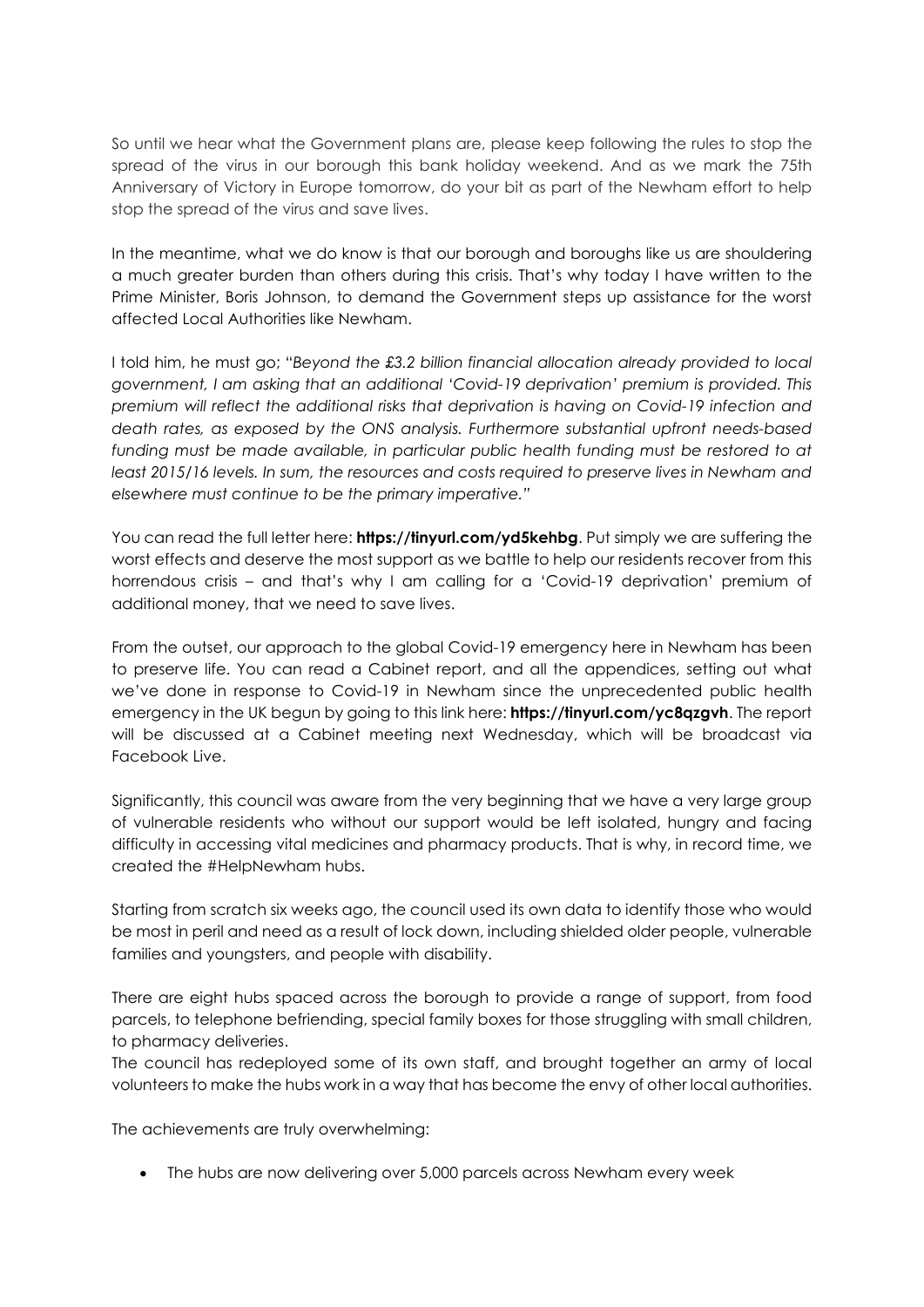- The operation has delivered 10,000 tins of soup, 4000 litres of milk, over 3 tonnes of potatoes, 3 tonnes carrots, 30,000 mushrooms, 3,000 heads of broccoli, 30,000 apples, 20,000 oranges, 20,000 bananas, 100,000 tea bags, around 2 tonnes of rice.
- In addition council staff have made phone contact with 20,083 vulnerable residents who we think may need support
- The hubs have also started to distribute tailored family boxes (including nappies and formula) to those young families most in need.
- Newham is working closely with 38 pharmacies and has delivered 4,215 prescriptions in the first 17 days of operation.

In these dark days when the news seems unremittingly tragic and sad, the hubs provide a beacon of light and hope. They show what we can do when we come together as a community to help the most vulnerable and deprived. I hope it's a message the Prime Minister and his cabinet reflect on deeply as they decide plans for easing the lockdown restrictions in place this weekend.

On Sunday at 7pm, the Prime Minister will be addressing the nation to let us know what's been decided, and in that decision – the lives of 73 percent of us in Newham are in their hands.

Next week there will be more important data from the ONS – this time looking at the impact of people's employment on their vulnerability to Covid-19. We know that over 100 health workers have lost their lives to the disease, like Dr Yusef Patel, who was a GP partner, who founded the Woodgrange NHS Medical Practice in Forest Gate.

However, there are many other key workers, from bus drivers to cleaners, shop workers to bin men, a historically under-valued labour force which many of our residents in Newham represent, who have rightly become our new heroes. They have joined NHS workers in our thoughts every Thursday as we #clapforkeyworkers. They have all put themselves in harm's way to serve the public throughout this crisis. We will find out on Monday what price they have paid for their dedication.

So tonight, for the 7<sup>th</sup> week running, when we saluted all those who continue to go out to work, so we can stay alive. For their sake, I hope the government do not make the great mistake of opening up the country to a second wave of Covid-19 by relaxing restrictions too soon.

Stay safe.

**Best wishes,** 

*Rokhsana Fiaz Mayor of Newham*